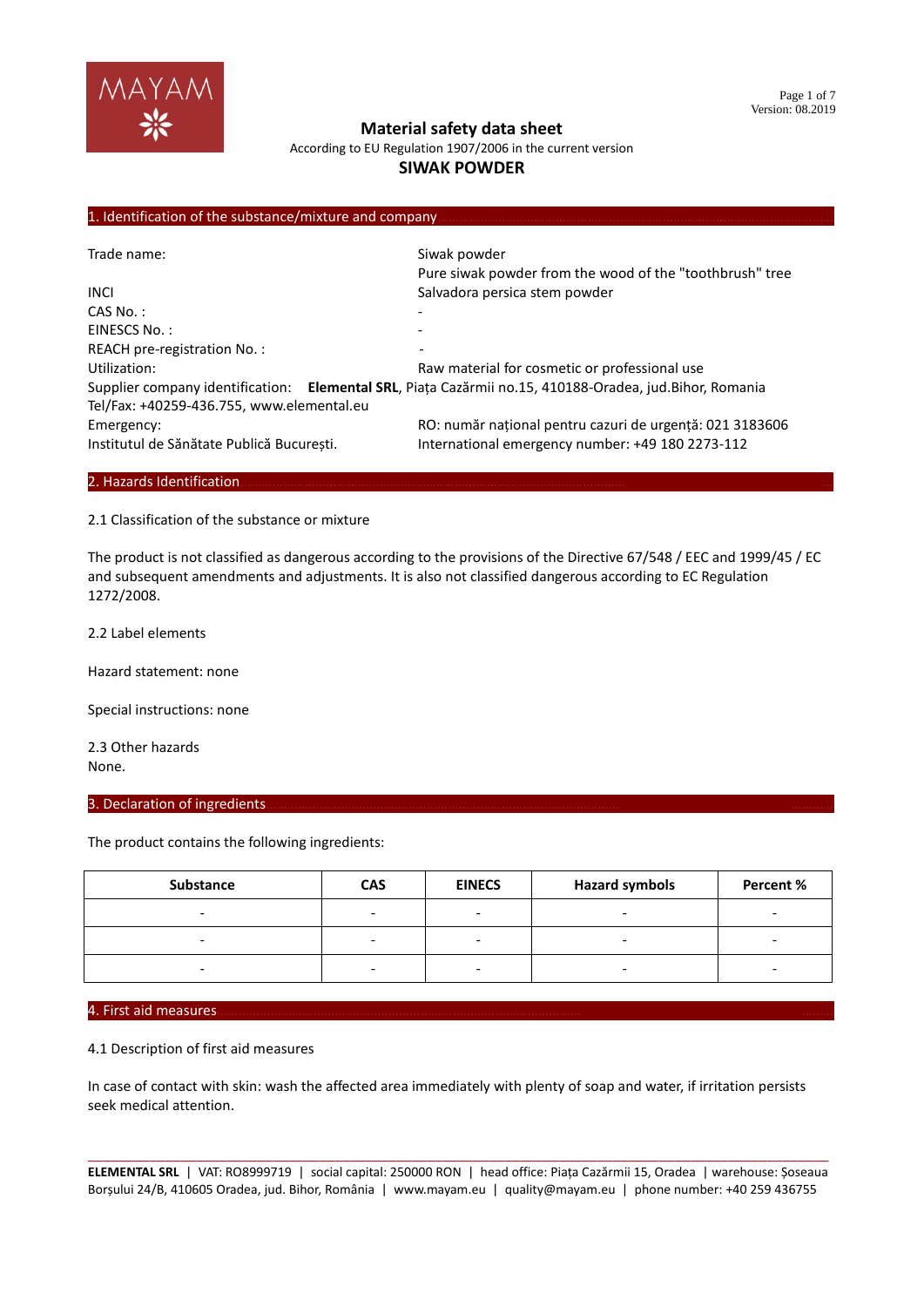

According to EU Regulation 1907/2006 in the current version

## **SIWAK POWDER**

In case of contact with eyes: rinse with plenty of water for at least 15 minutes (while holding eyelids apart), if irritation persists seek medical attention.

If swallowed: rinse mouth with water, do not induce vomiting. Consult your doctor immediately. In case of inhalation: take the person to fresh air, remove contaminated clothes, if difficulty of breathing persists seek medical attention.

4.2 Main symptoms and effects, both acute and delayed

In case of contact with skin, may cause irritation. May cause illness in case of inhalation.

4.3 Indication to consult a physician immediately or any special treatments

In case of illness contact your physician immediately.

#### 5. Fire fighting measures.

5.1 Means of extinction

Do not use water to extinguish fire. Use foam fire extinguishers, with carbon dioxide or powder.

5.2 Special hazards arising from the substance or mixture

During the fire toxic fumes could be released, use protective masks. Overpressure can be created in containers exposed to fire with danger of explosion, cool the containers before handling them.

5.3 Recommendations for fire-fighters

Always wear full fire protection equipment (protective helmet with visor, fireproof clothing, intervention gloves, breathing apparatus).

#### 6. Accidental release measures.

6.1 Personal precautions, protective devices and emergency procedures

In case of loss or spillage of the product, remove any flames or other sources of heat from the area where the leak occurred. Use protection if necessary for airways; protective clothing must be worn (eg. safety glasses or masks). Do not handle damaged containers or spilled product without wearing the appropriate protective equipment.

#### 6.2 Environmental precautions

Prevent the product from entering drains, superficial drains, groundwater and confined areas. In case of such contamination inform the competent authorities.

6.3 Methods and materials for containment and remediation

Absorb spilled product with inert absorbent material (sand, vermiculite, diatomaceous earth). Collect most of the resulting material and deposit it in containers for disposal. Ensure adequate ventilation of the site.

### 6.4 Reference to other sections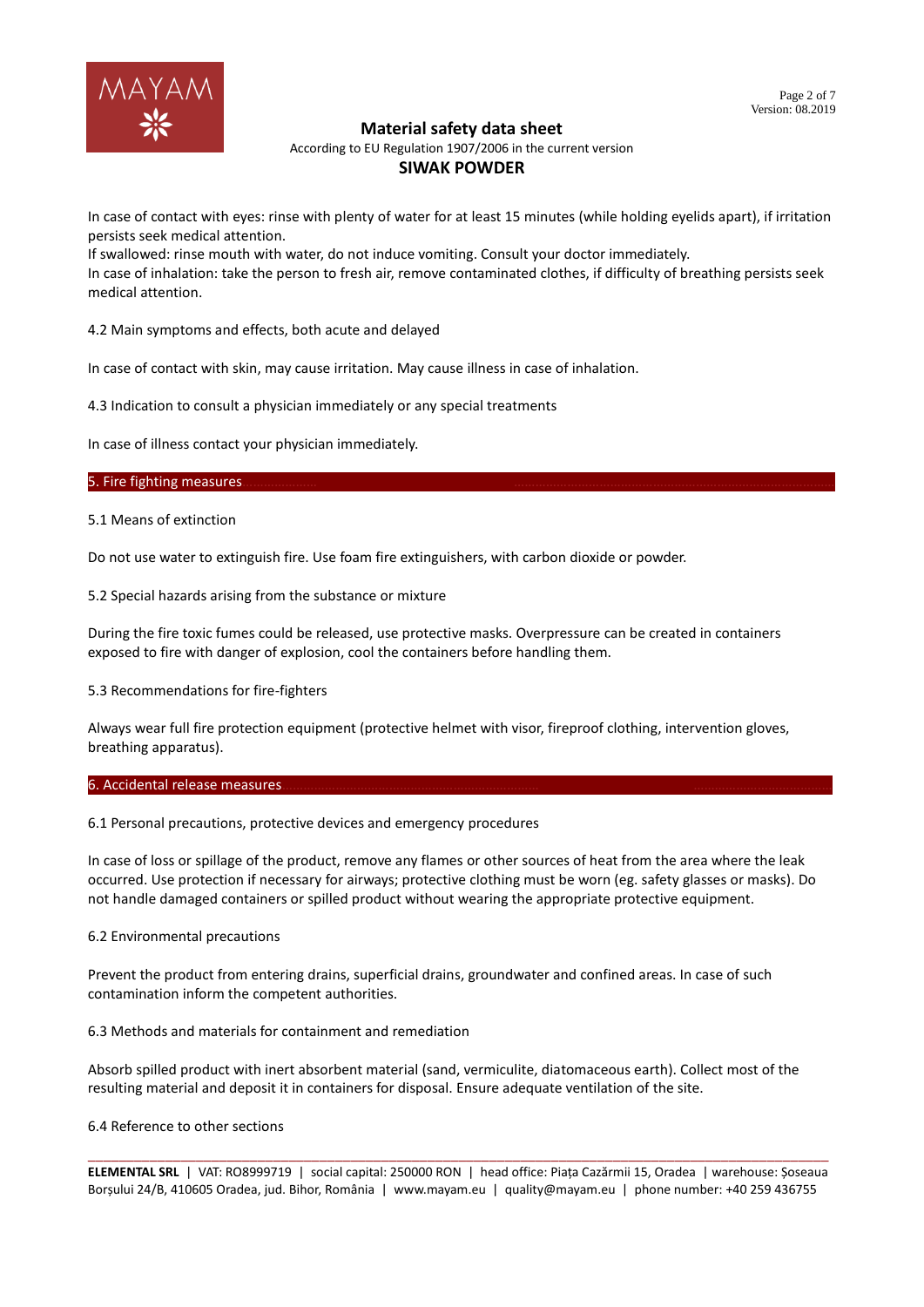

According to EU Regulation 1907/2006 in the current version

## **SIWAK POWDER**

Disposal of the contaminated material must be carried out in accordance with the provisions of point 13.

7. Handling and storage.

7.1 Precautions for safe handling

Use in well-ventilated places. Do not eat, drink or smoke during use product handling. Always wash your hands before and after use. Use protective clothing.

7.2 Conditions for safe storage, including any incompatibilities

Store in well-filled, tightly closed containers, away from direct sunlight and a temperature below 50°C away from any source of combustion. Do not smoke.

7.3 Specific end uses None.

8. Exposure controls / personal protection.

8.1 Control parameters

There are no specific control parameters.

8.2 Exposure controls



Hand protection: Protect hands with category I work gloves (ref. Directive 89/686 / EEC and standard EN 374) such as latex, PVC or equivalent.

Skin protection: Wear work clothes with long sleeves and safety footwear for professional use of category I (ref. Directive 89/686 / EEC and standard EN 344). Wash with soap and water after removing protective clothing.

Respiratory protection: Use protective masks. The use of respiratory protection is necessary in the absence of technical measures to limit worker exposure.

Eye protection: it is recommended to wear airtight protective goggles (ref. Standard EN 166).

9. Physical and chemical properties.

9.1 Information on physical and chemical properties

Appearance: solid, powder Color: creamy yellow Odor: characteristic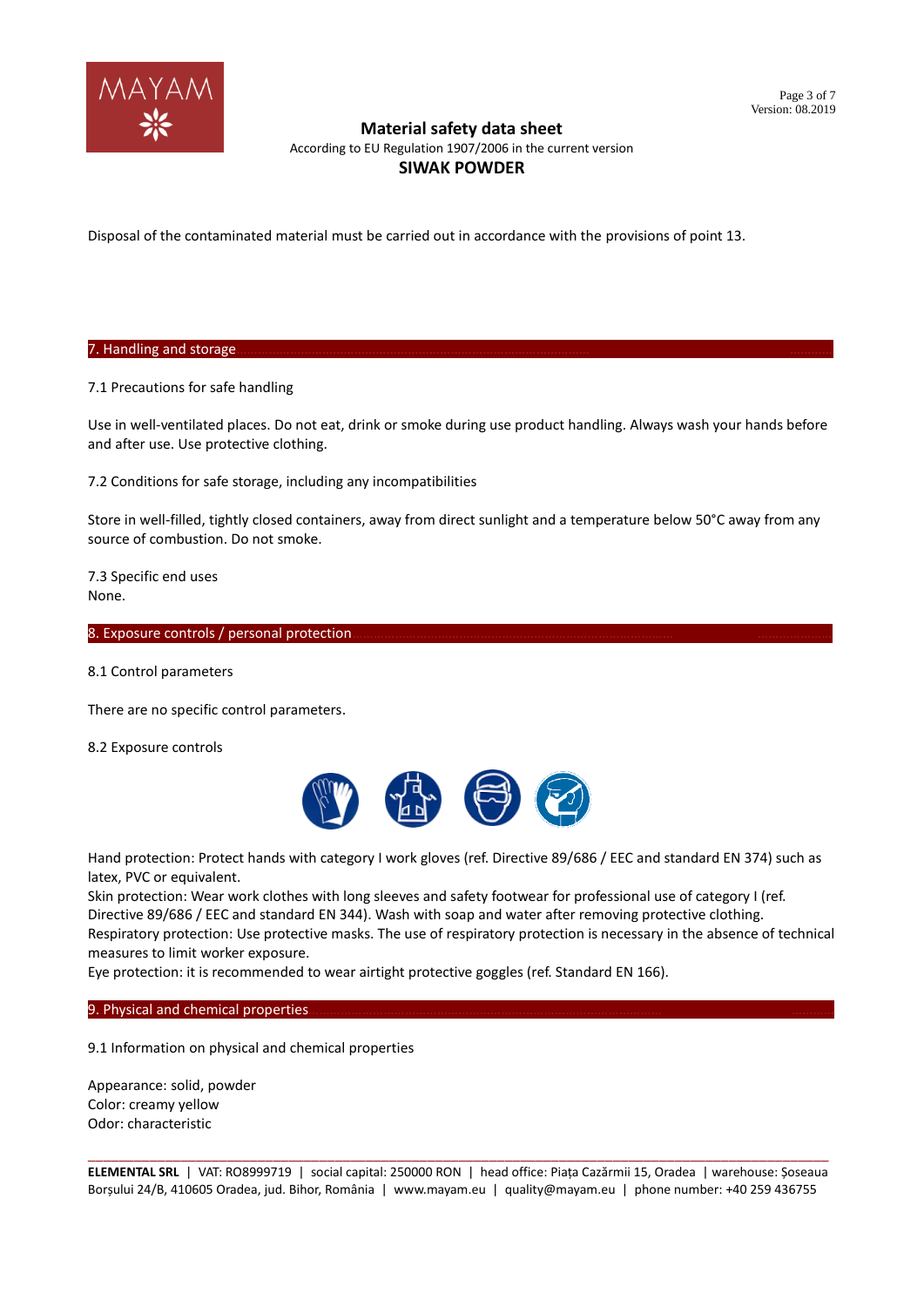

According to EU Regulation 1907/2006 in the current version

# **SIWAK POWDER**

Relative density (d20 / 20): NA Refractive index at 20°C: NA Optical rotation (°): NA Flash point: NA Odor threshold: NA pH: NA Melting point / freezing point: NA Initial boiling point and boiling range: NA Evaporation rate: NA Flammability (solid, gas): NA Upper / lower flammability or explosive limits: NA Vapor tension: NA Vapor density: NA Solubility in water: NA Partition coefficient: n-octanol / water NA Auto-ignition temperature: NA Decomposition temperature: NA Viscosity: NA Explosive properties: NA Oxidizing properties: NA

9.2 Other information None

### 10. Stability and reactivity

Stable under normal conditions of use.

10.1 Responsiveness Not applicable

10.2 Chemical stability Not applicable

10.3 Possibility of dangerous reactions

It presents no significant reactivity hazards by itself or in contact with water. Avoid contact with strong acids, alkali or oxidizing agents.

10.4 Conditions to avoid Not applicable

10.5 Incompatible materials Not applicable

10.6 Hazardous decomposition products

Carbon monoxide and unidentified organic compounds may be formed during combustion.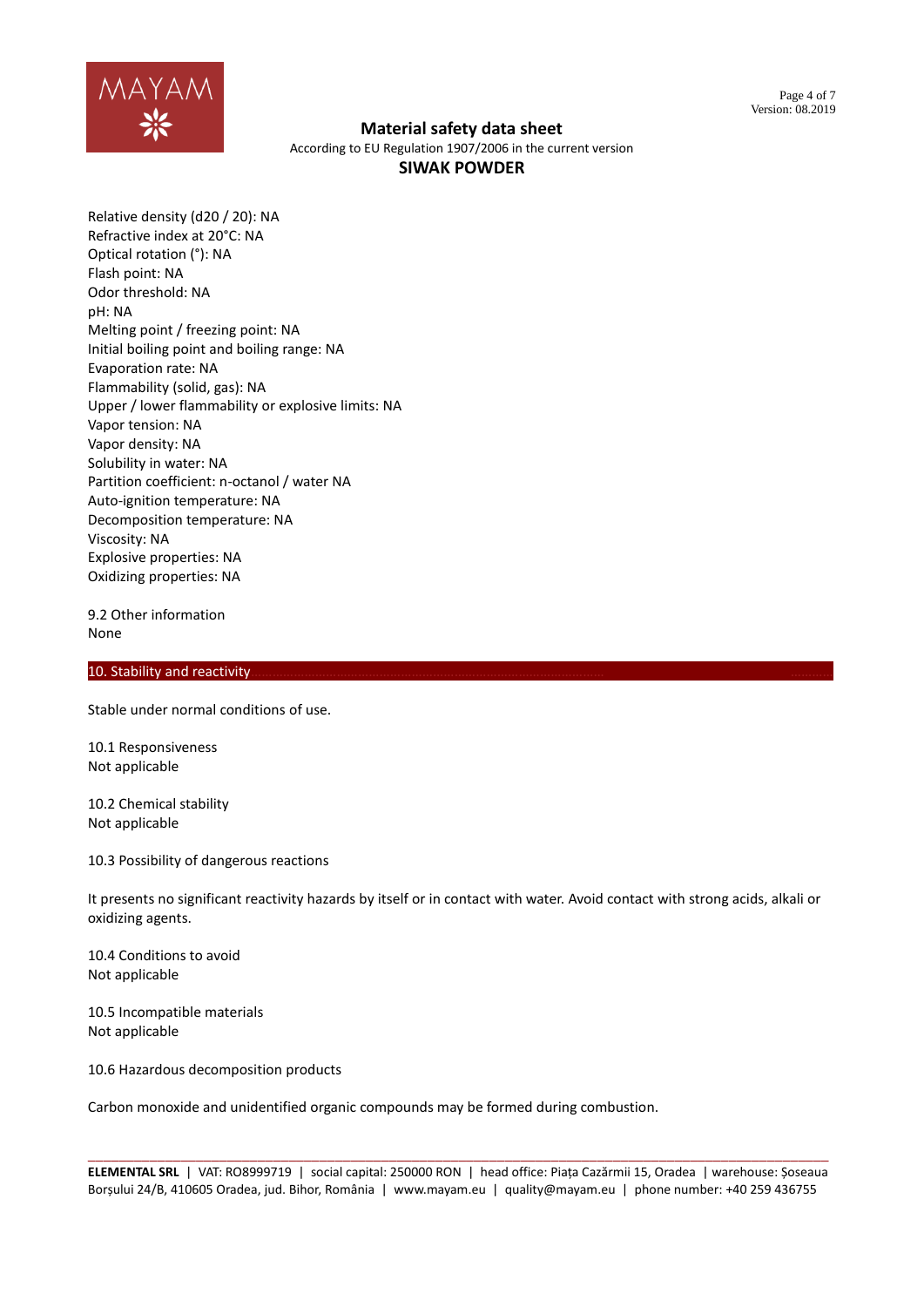

According to EU Regulation 1907/2006 in the current version

# **SIWAK POWDER**

### 11. Toxicological information

11.1 Information on toxicological effects

Oral toxicity: No specific health warnings noted. No harmful effects expected in amounts likely to be ingested by accident.

Dermal Toxicity Skin: Not expected to be an irritant.

Inhalation Toxicity: No specific health warnings noted.

#### 12. Ecological information.

12.1 Toxicity

Prevent contamination of soil, ground and surface water.

12.2 Persistence and degradability Not determined

12.3 Bioaccumulation potential Not applicable

12.4 Ground mobility Not applicable

12.5 Results of PBT and vPvB assessment Not applicable

12.6 Other adverse effects Not applicable

#### 13. Disposal considerations.

### 13.1 Waste treatment methods

Product residues are to be considered special hazardous waste. The danger of the waste that partly contains this product must be assessed on the basis of current legislative provisions.

Disposal must be entrusted to an authorized waste management company in compliance with national and possibly local legislation.

Contaminated packaging must be sent for recovery or disposal in compliance with national waste management regulations.

### 14. Transport information.

| ADR / RID     | <b>IMDG</b>   | <b>IATA</b>   |
|---------------|---------------|---------------|
| Not regulated | Not regulated | Not regulated |

14.1 UN number  $ADR^T -$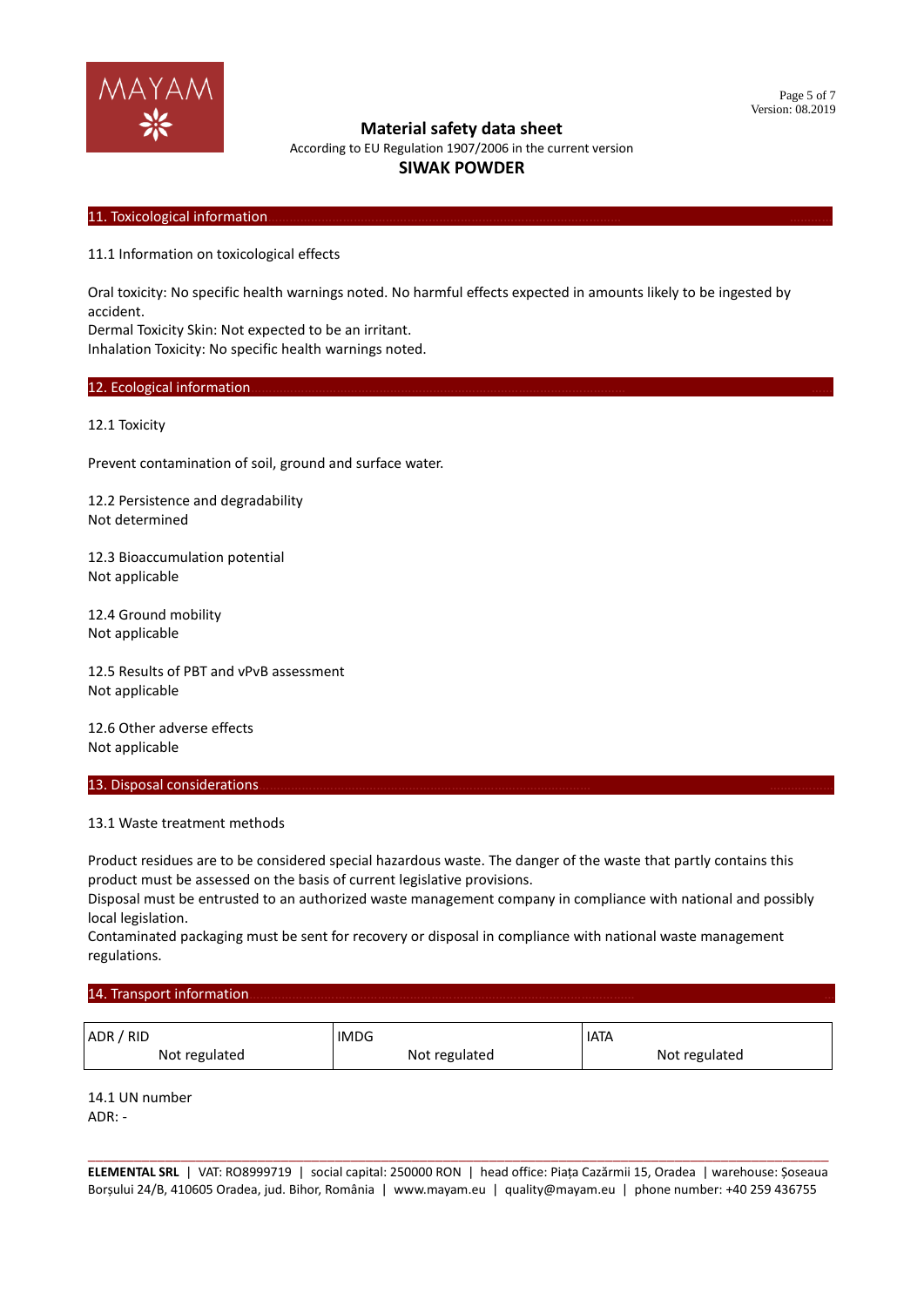

According to EU Regulation 1907/2006 in the current version

# **SIWAK POWDER**

IMDG: - IATA: - Customs Code: -

14.2 UN shipping name  $ADR$  $\cdot$  -IMDG: - IATA: -

14.3 Class of danger for transport ADR: - IMDG: - IATA: -

14.4 Packing group ADR: - IMDG: - IATA: -

14.5 Environmental hazards Not applicable

14.6 Special precautions for users Not applicable

14.7 Transport in bulk according to Annex II of MARPOL 73/78 and the IBC code Not applicable

### 15. Regulatory information

15.1 Regulations and legislation on health, safety and environment specific to the substance or mixture

Not classified as dangerous.

15.2 Chemical safety assessment. Not available

### 16. Additional information

16.1 Abbreviations:

ADR: European Agreement concerning the International Carriage of Dangerous Goods by Road.

CAS: Chemical Abstracts Service (division of the American Chemical Society).

CLP: Classification, Labeling, Packaging.

DNEL: Derived No Effect Level.

EINECS: European Inventory of Existing Commercial Chemical Substances.

GHS: Globally Harmonized System of Classification and Labeling of Chemicals.

IATA: International Air Transport Association.

IATA-DGR: Dangerous Goods Regulation by the "International Air Transport Association" (IATA).

ICAO: International Civil Aviation Organization.